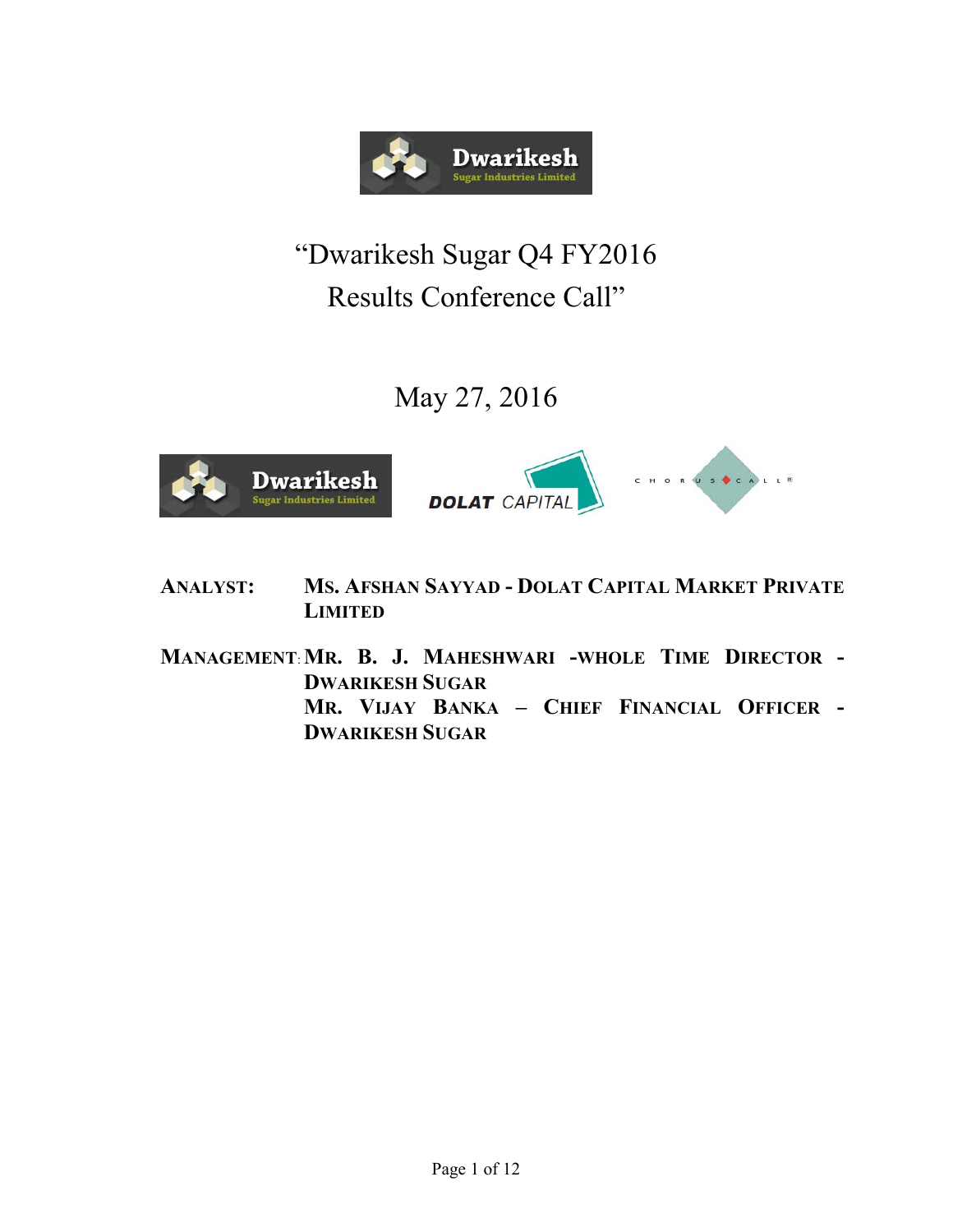

| <b>Moderator:</b> | Ladies and gentlemen, good day and welcome to Dwarikesh Sugar Q4 FY2016 Results                      |
|-------------------|------------------------------------------------------------------------------------------------------|
|                   | conference call hosted by Dolat capital. As a reminder all participants' lines will be in the listen |
|                   | only mode and there will be an opportunity for you to ask questions after the presentation           |
|                   | concludes. Should you need assistance during the conference call please signal an operator by        |
|                   | pressing "*" then "0" on your touchtone phone. I would now like to connect the conference to         |
|                   | Mr. Afshan Sayyad from Dolat Capital. Thank you and over to you Madam!                               |

- **Afshan Sayyad:** Good afternoon everyone. On behalf of the Dolat Capital, I welcome you all to the Q4 FY 2016 earnings call of Dwarikesh Sugar. From the management side, we have Mr. B.J. Maheshwariwhole Time Director and Mr. Vijay Banka, CFO of the company. I would now like to hand over the call to Mr. Maheshwari to update on the business and the industry outlook going forward followed by a Q and A session. Over to you, sir!
- **B.J. Maheshwari:** I welcome you all to the conference of Dwarikesh Sugar Industry Limited. Dwarikesh Sugar Industry Limited is a manufacturing company. We have got sugarcane crushing capacity of 21500 tons per day. We got three sugar units. One is in Dwarikesh Nagar; Bijnor district, the second one is from Dwarikesh Puram, Bijnor district and the third one is Dwarikesh Dham, Bareilly District. Our total co-generation power is 86-megawatt out of which 56-megawatt is what we are exporting and 30-megawatt is captively consuming and they have got distillery with capacity of 30000 liter per day is basically our business model. Any questions you can ask Mr. Banka.
- **Vijay Banka:** Good afternoon everybody. Welcome to this conference call. As Maheshwari said we are diversified sugar conglomerate. We have three plants with total capacity of 21500 TCT. We cogenerate about 86-megawatts of power out of 56 megawatt is evacuated to straight grid all during the seasons. We do not operate our plant during job seasons. Then we have a distillery with the capacity of 30 KLPD, which is used for making ethanol new generation fuel we talk about and hearing about. It has been a good quarter which is gone by just now.

Our results are all available with you. On an annual basis we had a profit after tax of 39 Crores so it is been a turnaround year for us. The sugar industry the sector has endured lot of gain for 5, 6 years mainly on account of sugarcane price positioning at very high level and the sugar prices on the lower side, so there was a mismatch on this so now this is been a turnaround year mainly because government has initiated a few steps. There was oversupply situation in the country so the government sort to address by making compulsory exports of sugar of about 3.2 million tons out of which 1.56 tons has already left the shores of the country.

All these are the government initiatives and the fundamental changes in the demand supply scenario not only in India globally also has helped the sugar industry, the fortunes on revival so it been good quarter and year for all of us and the sugar industry. Going forward in our industry we operate even when the times are bad. We have operated our plants on the highest levels of efficiency. The recovery that we have been clocking over the last many years is among the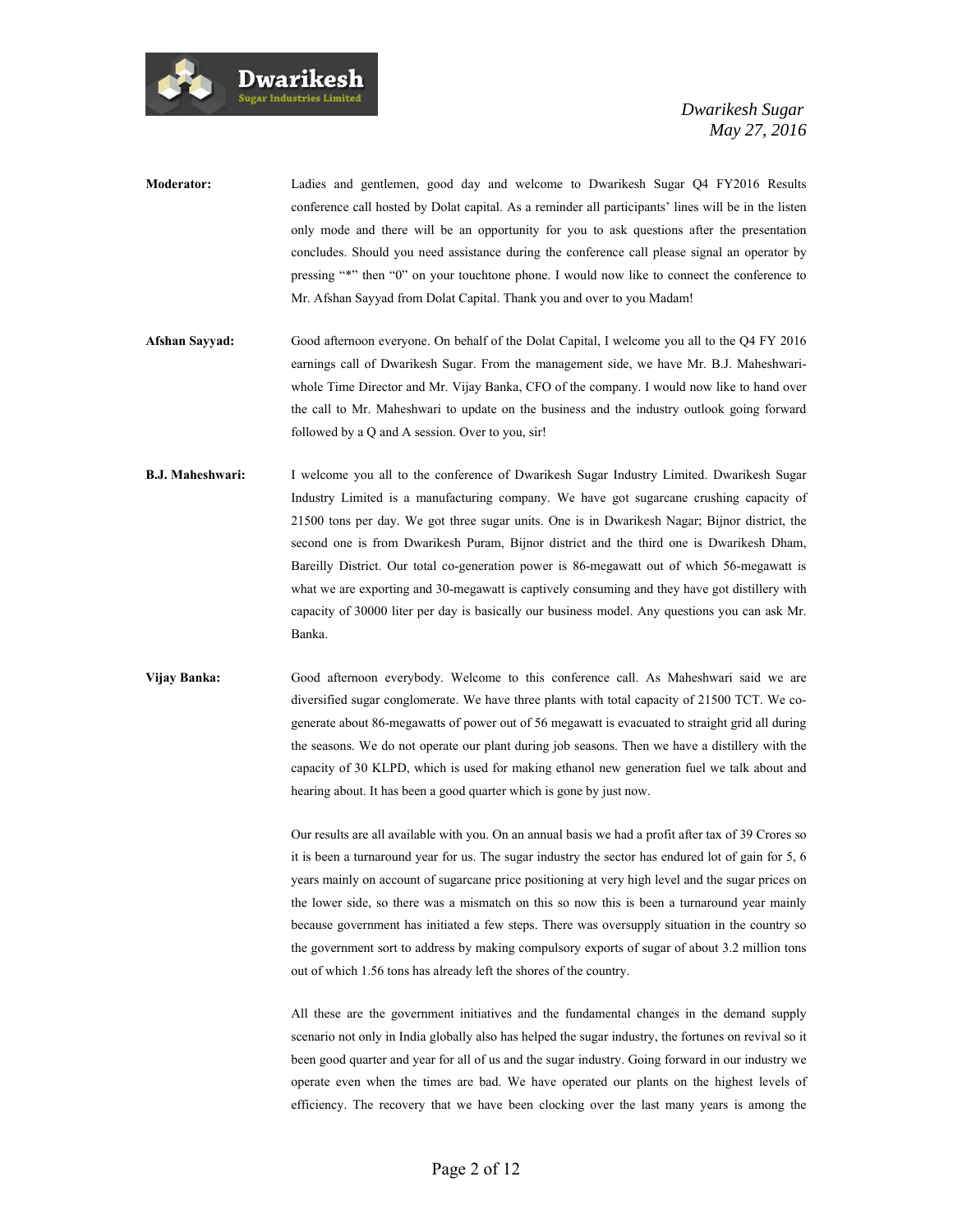

highest in the North India even this year. Even this year combined recovery was 11.73% almost Maharashtra like recovery totally on heard of Uttar Pradesh. Historically Uttar Pradesh used to record a recovery of 9.25% to 9.5% average but this year the UP average itself gone up to more than 10.5% and within UP our recovery is among the best we are at 11.73%.

This naturally gives us the cost advantage and going forward, we think we should able to keep the momentum. The momentum should be there we are cautiously optimistic on the outlook of the sector. On the positive side the sugar balance sheet is as you are aware it is a little tight domestically as well as internationally, so which means we had witnessed over the last few years the supplies has to execute the demand that kind of situation is now not there. So that is from one side. The sugar prices should there for remain sustain at reasonable level.

Presently the sugar prices are in the region of 3300 to 3400 a quintal and we think we are in sustainable levels and we of course, the recovery advantage that we will continue to have although last year was in a way off phenomenal in the sense that recovery of Uttar Pradesh was largely helped by favorable climate condition, may be it was the frost free winter, and there was the huge swings in the day and night temperature so that helped the recovery for all the sugar mills so that kind of phenomenal, we may not expect a reputation of that. We have done a lot of work on cane development. We have brought in a lot of improved varieties, a large percentage of sugarcane that we crushed is of early maturing variety and that percentage over the years has gone up in the coming season again that will go up so what we may lose on account of climate condition we will perhaps make up by way of efforts that we have put in on account towards cane development. If not 11.73, we should have reasonably good recovery in the next year as well.

Couple of things well there are always red flags as well. For example, troubled by the sudden spurt in the sugar prices the government has taken a couple of steps. No.1, they have setup stock limits for the traders across the country. No.2, the compulsory export that was announced; now there is no incentive. Production incentive was offered to the sugar companies so now that the production incentive will now not be available but for those who have completed the exports for the production subsidy of Rs.4.50 paise per quintal is going to be available.

The third threat, which always one hearing of the import duty being reduced or totally done away with I do not think that will happen for the simple reason if read the minister's statements I mean by the government own admission the cost of production of sugar on an average is about 3200 rupees in the country and presently sugar prices prevailing are about in the region of 3200 to 3400. So there is no reason for any kind of alarm so we do not think that can happen. All in all outlooks seems to be positive. Now I open the any call for questions do you all have.

**Moderator:** Thank you very much Sir. Ladies and gentlemen, we will now begin the question and answer session. Our first question is the line of Arun Malhotra Santalum Capital. Please go ahead

**Arun Malhotra:** Congrats on a good set of numbers. Couple of things one I missed on the inventory position and the costing for that?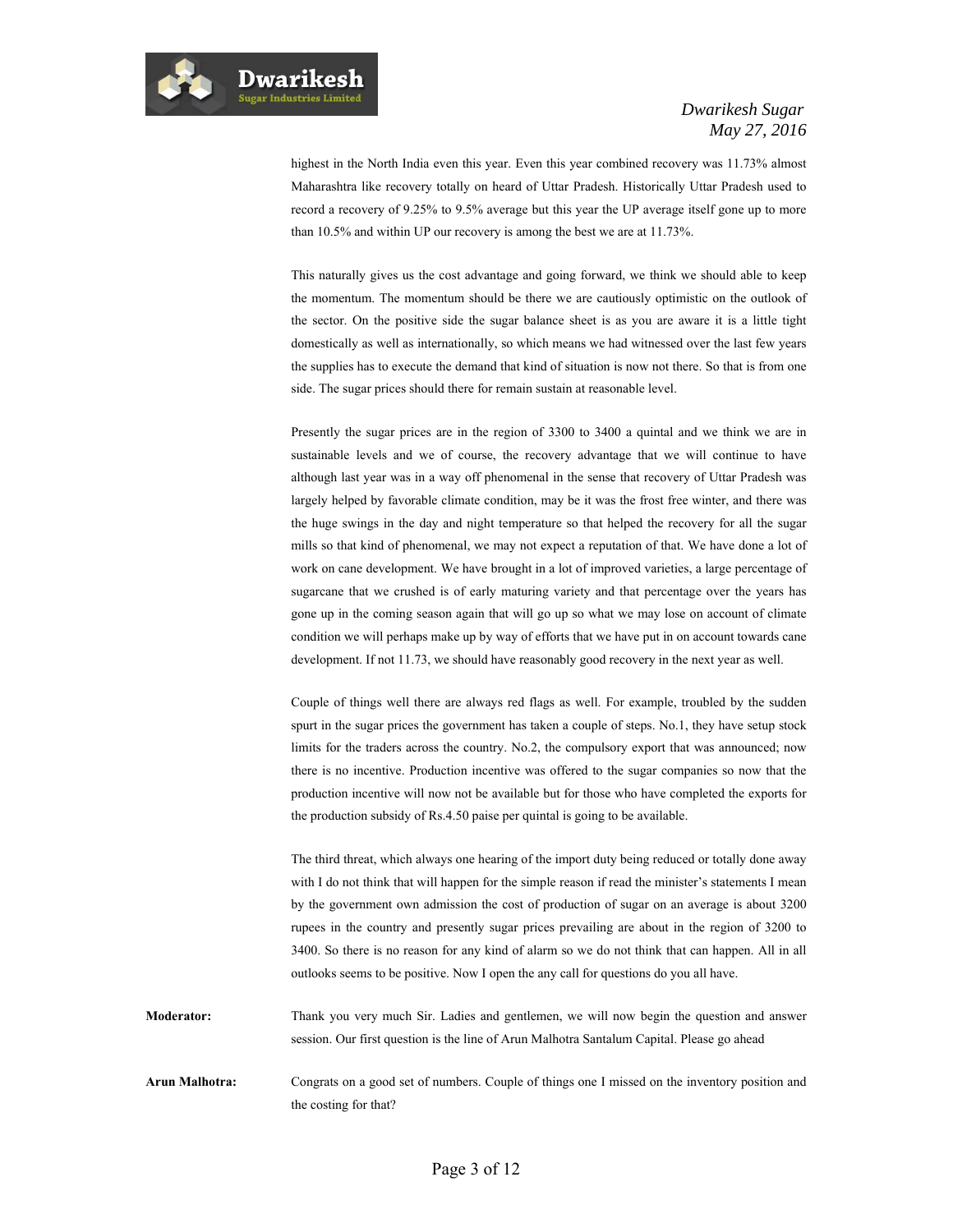

- **Vijay Banka:** You mean our closing stock as on March 31, 2016. We are carrying about 17-lakh quintals of sugar, which is directly attributable cost raw material cost plus proportionate overhead. Our sugar valuation around March 31 is at around Rs.2060 a quintal.
- Arun Malhotra: Why is there a difference between the costing? Does it include excise or does not include excise? Because in UP, I think Triveni has closer to Rs.29 while Balrampur has Rs.27. So why is there so much difference?
- **Vijay Banka:** I will tell you this is mainly because of the recovery that we have. We have clear 1% recovery advantage over Triveni so that explains the Rs.250 difference that we have in the valuation rates.
- **Arun Malhotra:** What distinguishes you? Why the recovery is higher in your case? I would like an explanation from you why there is so much difference?
- Vijay Banka: **Historically our recovery has always been very high**. If you see the track record for last many years I think we have held a coveted position of being among the best in North of India. This is purely a company specific thing in the sense that we have spent more on cane development. We have spent lot of time, effort, and money on cane development. For example, we have this wonderful variety called 0238. The percentage of 0238 that I have in my unit may be higher than Triveni has in its plant. So you know which gives an added advantage so far as the recovery is concerned and also it depends on logistic management, the two crush time as we call it the time that is taken between the harvest to the cane is crushed, ideally we should beat less than 24 hours. We have superior varietal balance as compared to peer group company and no 2, our logistic management is better than others.
- **Arun Malhotra:** Secondly there are elections in UP next year. Does that worry you in terms of higher MHP next year?
- **Vijay Banka:** Yes it does you see like this. We are thankful to the government of Uttar Pradesh for the last four years there has been no increase in the sugarcane price but next year is an election year so we expect about Rs.20 to Rs.25 per quintal increase in the sugarcane price, which according to me is absorbable in the sense that should not worry us. If it is more than that yes, but the crises over the last many years if you have seen has enlightened everybody, all concerns, all stakeholders are aware that the bane of the industry has higher sugarcane prices. The state government has realized the cane prices got positioned at higher level; it costs us their exchequer as well. They had to give subsidiary for the last few years. So that realization is there. The central government is also aware of the fact that and between the Central Government and central government's policy is also very clear that any problem which is on account of FRP they are responsible for that, but any problem beyond that state alone is responsible. Which is how it has got reflected in the subsidies that the state government had to shell out last year. So there is an increased awareness among all stakeholders, but yes to score up few political brownie points there might be some increase in the sugarcane price.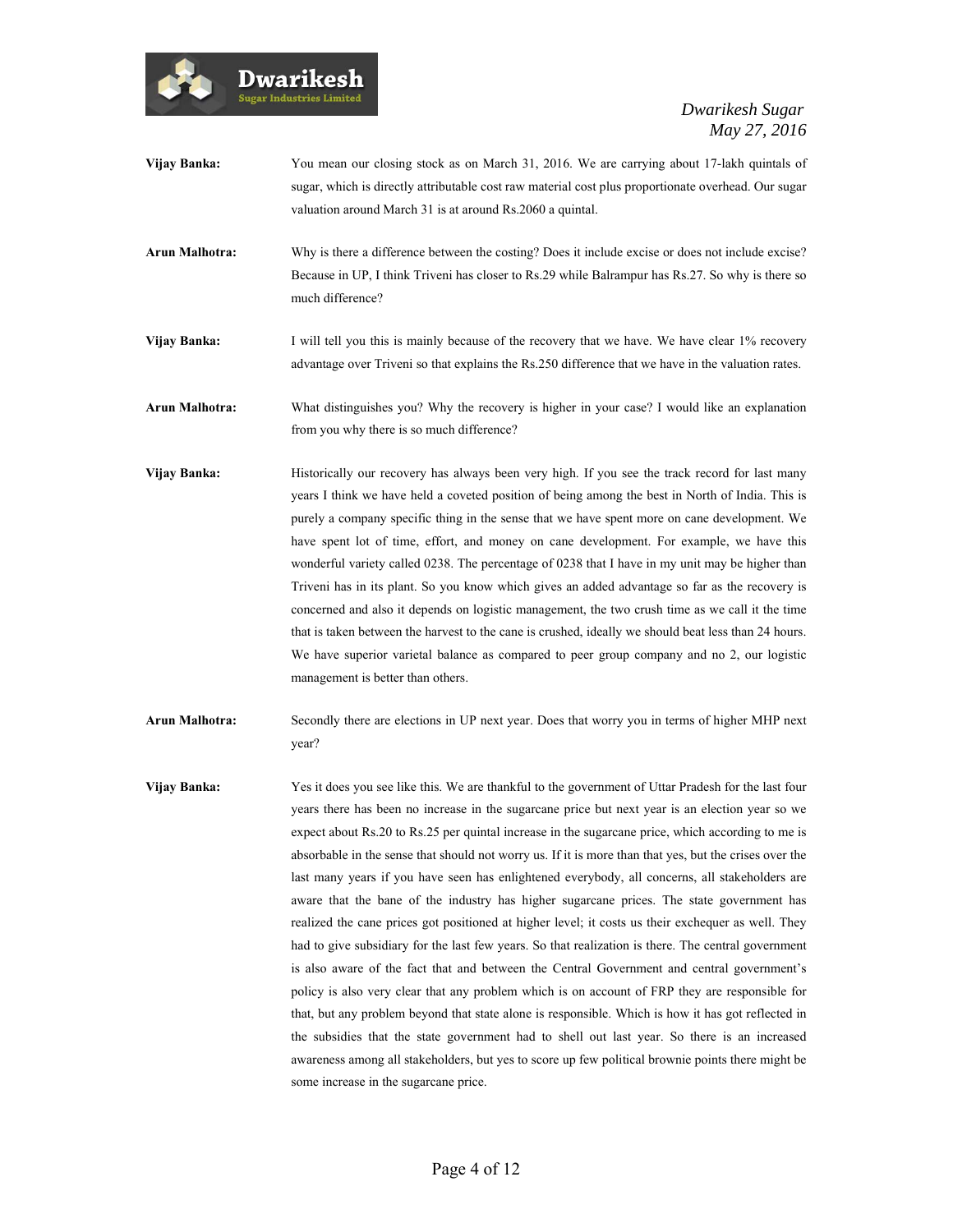

- **Arun Malhotra:** Just to understand you correctly would you concur with the statement that we are moving towards a structural improvement in the sugar industry with the linkage of sugarcane prices with sugar prices?
- **Vijay Banka:** In the manner of speaking that it has happened like that, the subsidies indicate. For example, even this year the sugarcane prices that the government has announced UP state government when the government announced the SAP of 280 the sugar industry was still in crises, it had to announce subsidy. Number one, one very welcome step that they have taken is the two tier payment mechanism that they have introduced which means the first tranche of Rs.230 is payable with in 14 days of the purchase of the sugarcane and the second tranche is the transaction is Rs.50 is payable within 90 days after the crushing season is over. That is one very positive step that they have taken and they have announced subsidy of Rs.23.30 paisa per quintal, but they have linked with the threshold prices of sugar and other byproducts. Now last year something like this they had to pay Rs.28.80 paise they had to pay because the sugar prices are at a very, very low level. So this insurance that we do have whether the subsidy is going to become, whether they are pay or not is a big question if that come that will be another bonus to us.
- **Arun Malhotra:** Lastly on the international situation what is the situation in Brazil and what would be your sense going forward?
- **Vijay Banka:** Brazil had a bad luck last year, but this year the crushing has started, the weather is very wonderful there, so the expectation is that Brazil may have good production, but it not just how the weather is throughout the crush period because wet weather dampens their harvest, and impacts their harvest and another factor in Brazil is, what happens is the President is facing impeachment for political turmoil also and another important factor is that what is the taxation angle to the ethanol prices etc., Now there are indications the taxation policies may be such that the sugar companies may want to produce little more ethanol than the sugar, as against the normal percentage of sugar they want to produce a little more of ethanol, but these are early days, I mean it is very difficult but even assuming that bumper productions year, globally the sugar position is going to be tight mainly because of India is going to have lesser production in the coming years, Thailand is going to have lesser production in the upcoming year, where you know it is a kind of settled matter because of the drought that all these countries have faced and China as it is reducing its production so we expect the tightness to continue in the upcoming years.
- **Arun Malhotra:** Lastly there would be a cash generation going forward in the next two years especially in scenario which you have envisaged what do you think the management thought process is and how would they utilized this cash?
- **Vijay Banka:** We have debt of nearly long term date. I will distinguish between short-term date and long-term date. The cash credit is normally if you see our March numbers of all sugar companies typically appeared to be more leveraged because we have a lot of stock at that point in time and there is cash credit utilization is more but can be get closer to let us say September, October, November our cash credit utilization is very less because of stock levels that last year's carry over sugar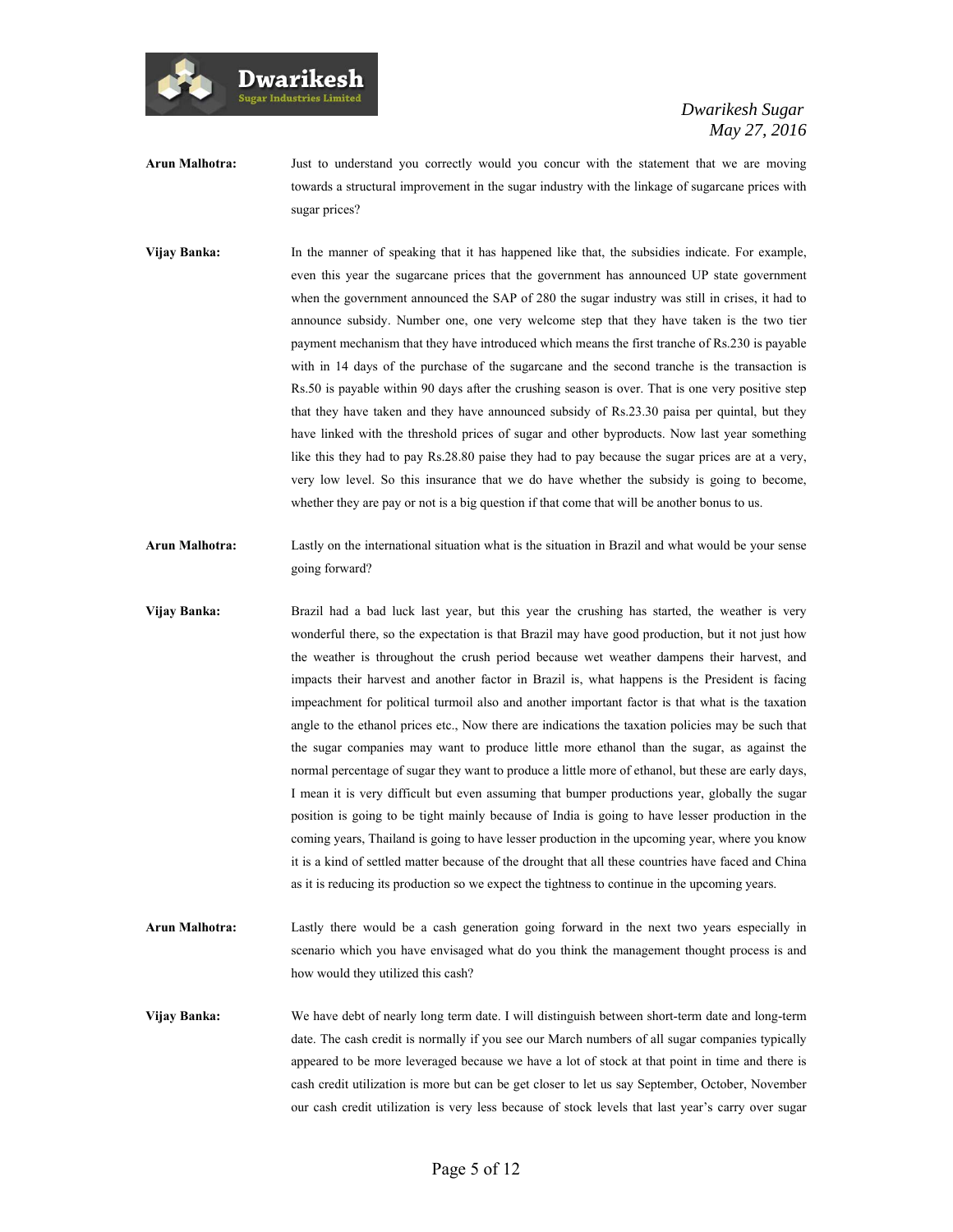

stock we would have sold. But as well as long term concerned we still carry about 250 Crores. Our first objective is to knock of as much debt as much as possible and of course it will always like to latch on to the low hanging fruits that they are for example ethanol capacity, we have debottleneck some of the pollution in treatment issues. Our 30KLPD ethanol plant is now fully operational. Going forward we would want to double up this capacity. So first and foremost knock some debt and then take of this also ethanol expansion.

- **Arun Malhotra:** Thank you Sir. Good luck.
- **Moderator:** Thank you. The next question is from the line of Rajesh Kothari from Alf accurate Advisors. Please go ahead.

**Rajesh Kothari:** I just want you to ask two questions, one is what is your estimate of current year production?

**Vijay Banka:** You mean the season, which is just getting over year 2015-2016? That is about 25.1 million ton that is the statistics that our association ISMA has published. If you are asking about 2016 - 2017 the production estimate as of now is 2 million short as compared to last year. 3 million is going forward is expected to be made up between Maharashtra and Karnataka and 1 million is expected to made up between Uttar Pradesh and Tamil Nadu. My own view is can be anything between 23.5 times.

- **Rajesh Kothari:** Sir, if we have 23.5 types kind of a production then the closing stock because opening will be 7million. Production is 23.5 type so you got 30.5 and -26 consumption is about 4 or 4.5 is the closing stock. So that will be historic low generic government is expecting about 6, 7?
- **Vijay Banka:** I know from where you are coming, I can understand your question. You see historically, we were all under this release mechanism, for example the crushing season starts in November. We gave our number extra to the government and they would release the sugar quantity. There was lead-time between the start of the season and the time the government release the sugar. Now the difference is we are all there is no release mechanism, there is no regulation whatsoever on when and how much can we sell. Now 4 to 5 million tons of stock as soon as the crushing starts the production is available in the market. There is absolutely no cause for panic or alarm. 2017-18 might be a reasonably good production year.
- **Rajesh Kothari:** So you do not think that?

**Vijay Banka:** I do not see any reason for importing of sugar. There is no shortage. All of us in the sugar mill also and all our sugar companies also we have bean selling our sugar very systematically and methodically we are not holding any stock whatsoever. Sugar mills at least none of them are speculating. We have a systematic selling plan as there is a systematic investment plan we have a systematic plan of selling sugar over the season 2015-2016 whatever we have produced we expect to sell everything by December or so.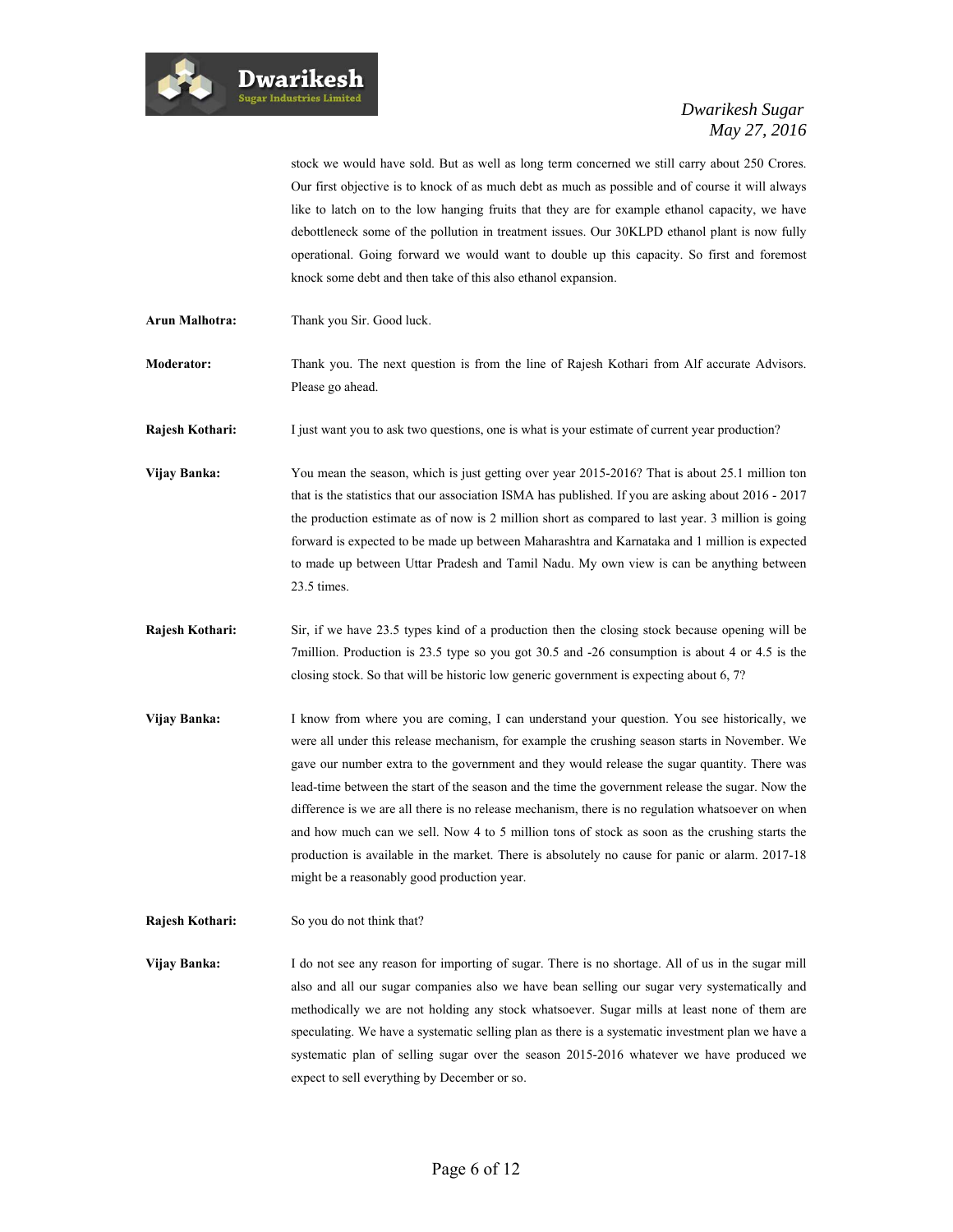

- **Rajesh Kothari:** Let me put it in other way, the next stock position of 4 or 5 actually is very, very I would say as such from the closing stock perspective. I understand that there is no release mechanism. But it is from the stock perspective it is not.
- **Vijay Banka:** It is slightly a tight number.
- **Rajesh Kothari:** At least 1 or 1.5 million ton is what is an additional kind of buffer whatever you want to put it as a terminology that is probably is required because unless and until we have that there is a possibility sugar prices can shoot up the stock something and do you expect whatever steps the government take.
- **Vijay Banka:** There is always sugar in the pipeline also besides the hard consumption numbers and the hard production numbers there is always sugar in the pipeline also, but yes 5 million tons I would not subscribe to number of 4 million tons 5 million ton is not a number which will cause any kind of worry, get a little tight number.
- **Rajesh Kothari:** In case of sugar history what is been the lowest stock what we have seen?
- **Vijay Banka:** I would have that number right now, but like I said history is now not very relevant because historically we were governed under the release mechanism. So that number would not be very relevant and we have not yet been tested on this number after the release mechanisms have gone, those numbers are now not relevant. I explained to you because there is now no release mechanism at all.
- **Rajesh Kothari:** Understood Sir, is there any kind of when government made import duty to 0 in last 10 to 15 years of sugar cycle?
- **Vijay Banka:** There has been imports are allowed in the last few years, they have been allowed but now I tell you if talk to me on current day scenario like firstly let me say that there is no cause for an alarm, there is no reason to panic. The country is carrying comfortable stock, and secondly at the prevailing raw prices import would not make much of sense also the parity is yet not there. I mean today the raws got sold; the raws are quoted over 17 cents per pound if one were to get it and even assuming there is 0 rating of import duty it would not make much sense.
- **Moderator:** Thank you Sir. The next question is from the line of Charandeep Singh from Girik Capital. Please go ahead.
- **Charandeep Singh:** Good afternoon. I got a question regarding taxation. Can you just give us colour on you have made no provision for taxes?
- **Vijay Banka:** Taxes are net of MAT credit. Mr. Maheshwari, will explain.
- **B.J. Maheshwari:** We are under MAT regimen, because the normal competition we got huge carry forward losses available to us under income tax.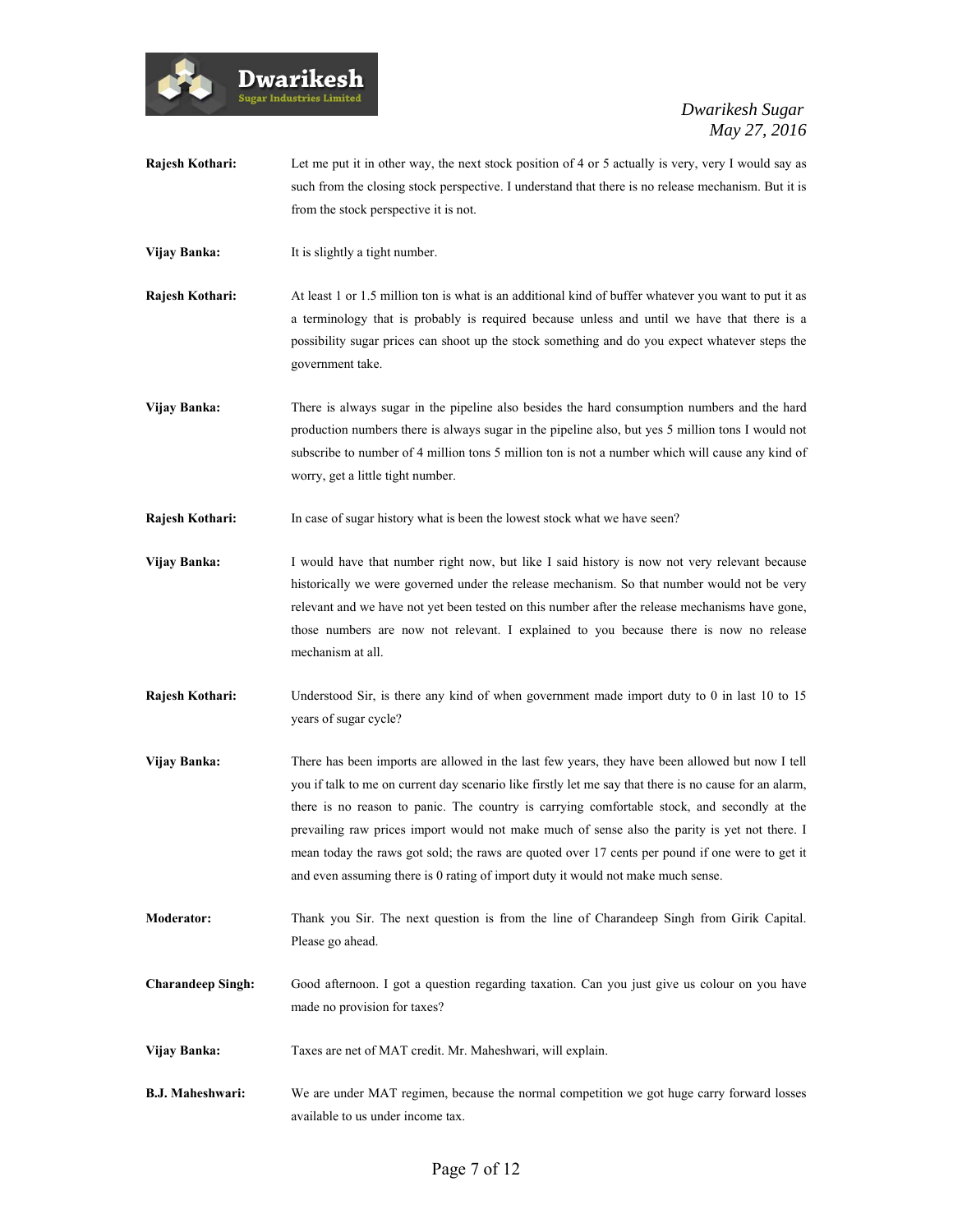

| Vijay Banka:             | Because we had accelerated depreciation.                                                                                                                                                                                                                                                                                                                                                                                                                                                                                                                                                                                                                                                                                                                                                                                                                                                                                                                                |
|--------------------------|-------------------------------------------------------------------------------------------------------------------------------------------------------------------------------------------------------------------------------------------------------------------------------------------------------------------------------------------------------------------------------------------------------------------------------------------------------------------------------------------------------------------------------------------------------------------------------------------------------------------------------------------------------------------------------------------------------------------------------------------------------------------------------------------------------------------------------------------------------------------------------------------------------------------------------------------------------------------------|
| <b>B.J. Maheshwari:</b>  | We had accelerated depreciation in the past and not able to absorb these losses because of the<br>poor financials which we have suffered in the last four to five years, but yes currently we are<br>under MAT regimen and then yes.                                                                                                                                                                                                                                                                                                                                                                                                                                                                                                                                                                                                                                                                                                                                    |
| <b>Charandeep Singh:</b> | So you will have to pay MAT?                                                                                                                                                                                                                                                                                                                                                                                                                                                                                                                                                                                                                                                                                                                                                                                                                                                                                                                                            |
| <b>B.J. Maheshwari:</b>  | Yes, we will have to pay MAT and MAT is available.                                                                                                                                                                                                                                                                                                                                                                                                                                                                                                                                                                                                                                                                                                                                                                                                                                                                                                                      |
| Vijay Banka:             | It is available for a set in the future.                                                                                                                                                                                                                                                                                                                                                                                                                                                                                                                                                                                                                                                                                                                                                                                                                                                                                                                                |
| <b>B.J. Maheshwari:</b>  | Credited, in the agreement it is available so accordingly we have presented in the accounts also,<br>MAT net of credit entitlement.                                                                                                                                                                                                                                                                                                                                                                                                                                                                                                                                                                                                                                                                                                                                                                                                                                     |
| <b>Charandeep Singh:</b> | So no provision this quarter for tax?                                                                                                                                                                                                                                                                                                                                                                                                                                                                                                                                                                                                                                                                                                                                                                                                                                                                                                                                   |
| <b>B.J. Maheshwari:</b>  | There is a provision, yes. Deferred tax provision is available for quarter, if you kindly look at our<br>numbers.                                                                                                                                                                                                                                                                                                                                                                                                                                                                                                                                                                                                                                                                                                                                                                                                                                                       |
| <b>Charandeep Singh:</b> | I will take a look again.                                                                                                                                                                                                                                                                                                                                                                                                                                                                                                                                                                                                                                                                                                                                                                                                                                                                                                                                               |
| <b>B.J. Maheshwari:</b>  | Small deferred tax provision. It is like this I mean when you see our balance sheet MAT tax<br>figure will also available there, this tax that we are talking here is net of mat credit entitlement.                                                                                                                                                                                                                                                                                                                                                                                                                                                                                                                                                                                                                                                                                                                                                                    |
| Moderator:               | Thank you. The next question is from the line of Charandeep Singh from Girik capital. Please go<br>ahead.                                                                                                                                                                                                                                                                                                                                                                                                                                                                                                                                                                                                                                                                                                                                                                                                                                                               |
| <b>Charandeep Singh:</b> | I have one more question, regarding your capex for year?                                                                                                                                                                                                                                                                                                                                                                                                                                                                                                                                                                                                                                                                                                                                                                                                                                                                                                                |
| <b>B.J. Maheshwari:</b>  | We have immediately no capex. Last year we completed our debottlenecking exercise of our<br>ethanol manufacturing capability. We have setup what is called as bio-meth front wash hand<br>plant cost around 10 Crores which will ensure that we will produce ethanol throughout the year<br>without any interruption barring those one or two months that are required for the repairs and<br>upkeep of the plant. Now and the low hanging fruits that now have is if you see our plant<br>configuration nearly 21500 PCD and the power manufacturing as well as power evacuation<br>capacities are almost in sync with our crushing capacity. Now we are lacking is on ethanol<br>manufacturing capabilities. Typically if we to consume our entire molasses and not sell any<br>molasses, we should ideally have an ethanol capacity of about 82 to 90 KLPD. Now this capacity<br>30KLPD we have going forward we will double it up we will make it at least 60 KLPD. |
| <b>Charandeep Singh:</b> | How much will that cost you?                                                                                                                                                                                                                                                                                                                                                                                                                                                                                                                                                                                                                                                                                                                                                                                                                                                                                                                                            |
| <b>B.J. Maheshwari:</b>  | That will cost us around Rs.40 Crores.                                                                                                                                                                                                                                                                                                                                                                                                                                                                                                                                                                                                                                                                                                                                                                                                                                                                                                                                  |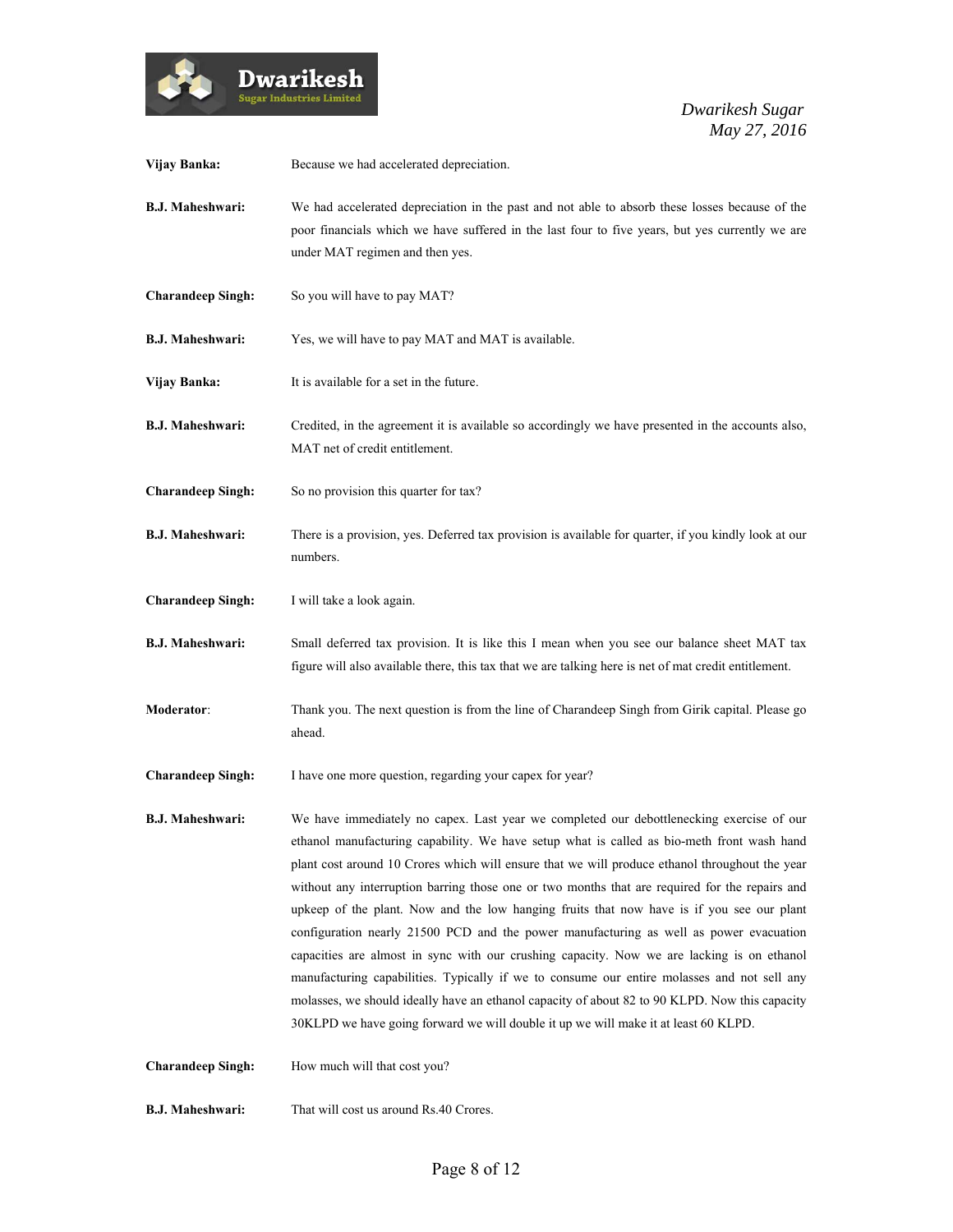

| <b>Charandeep Singh:</b> | That will be at the end of this financial year?                                                                                                                                                                                                                                                                                                                                                                                                                                                                                                                                                             |
|--------------------------|-------------------------------------------------------------------------------------------------------------------------------------------------------------------------------------------------------------------------------------------------------------------------------------------------------------------------------------------------------------------------------------------------------------------------------------------------------------------------------------------------------------------------------------------------------------------------------------------------------------|
| <b>B.J. Maheshwari:</b>  | May be in a month or two, we would have scouted for the technology partner etc., it is very<br>tested and proven technology that is not an issue, but we want to doubly sure on the pollution<br>treatment etc., because that is a new challenge that everybody is now facing. We have identified<br>that. We are just firming up everything may be in a month of maximum two months we should<br>able to firm up and get going at this. So this will involve outlay of Rs.40 Crores out of which<br>40% is expected to be funded by Sugar Development Fund, which comes at a very low rate of<br>interest. |
| <b>Charandeep Singh:</b> | Sorry, how much did you say that total outlay would be?                                                                                                                                                                                                                                                                                                                                                                                                                                                                                                                                                     |
| <b>B.J. Maheshwari:</b>  | 40 Crores.                                                                                                                                                                                                                                                                                                                                                                                                                                                                                                                                                                                                  |
| <b>Charandeep Singh:</b> | 40% from Sugar Development Fund?                                                                                                                                                                                                                                                                                                                                                                                                                                                                                                                                                                            |
| <b>B.J. Maheshwari:</b>  | It comes under 6%,                                                                                                                                                                                                                                                                                                                                                                                                                                                                                                                                                                                          |
| <b>Charandeep Singh:</b> | The remaining would be our own internal.                                                                                                                                                                                                                                                                                                                                                                                                                                                                                                                                                                    |
| <b>B.J. Maheshwari:</b>  | We can take it from the bank also. We have an option either to prepay our debts we have, not<br>prepay and not take loans for this.                                                                                                                                                                                                                                                                                                                                                                                                                                                                         |
| <b>Charandeep Singh:</b> | This year how much is your total repayment FY2017?                                                                                                                                                                                                                                                                                                                                                                                                                                                                                                                                                          |
| <b>B.J. Maheshwari:</b>  | See our scheduled repayment is only about 60 Crores, but we expected to pay close to 100<br>Crores, what is our target.                                                                                                                                                                                                                                                                                                                                                                                                                                                                                     |
| <b>Charandeep Singh:</b> | If you do not repay them and you divert towards this possibly, do you want to be debt free at<br>some point? Is there any thought process regarding the capital structure?                                                                                                                                                                                                                                                                                                                                                                                                                                  |
| <b>B.J. Maheshwari:</b>  | Like I said our first and foremost objective is to knock of at least 100 Crores from our books and<br>then look at that gives up a little and then look for opportunities.                                                                                                                                                                                                                                                                                                                                                                                                                                  |
| <b>Charandeep Singh:</b> | What is the cost of the term debts from the banks?                                                                                                                                                                                                                                                                                                                                                                                                                                                                                                                                                          |
| <b>B.J. Maheshwari:</b>  | The term debt is around we have some loans from Sugar Development Fund which is at 4% and<br>from banks it is between 12% and 12.5%. In average it will be around 11.5% to 12%.                                                                                                                                                                                                                                                                                                                                                                                                                             |
| <b>Charandeep Singh:</b> | So your term rate from the bank is very expensive?                                                                                                                                                                                                                                                                                                                                                                                                                                                                                                                                                          |
| <b>B.J. Maheshwari:</b>  | Yes, it is actually our rating has not been good but now we expect to migrate to better rating and<br>we can there up on compress cost of debts.                                                                                                                                                                                                                                                                                                                                                                                                                                                            |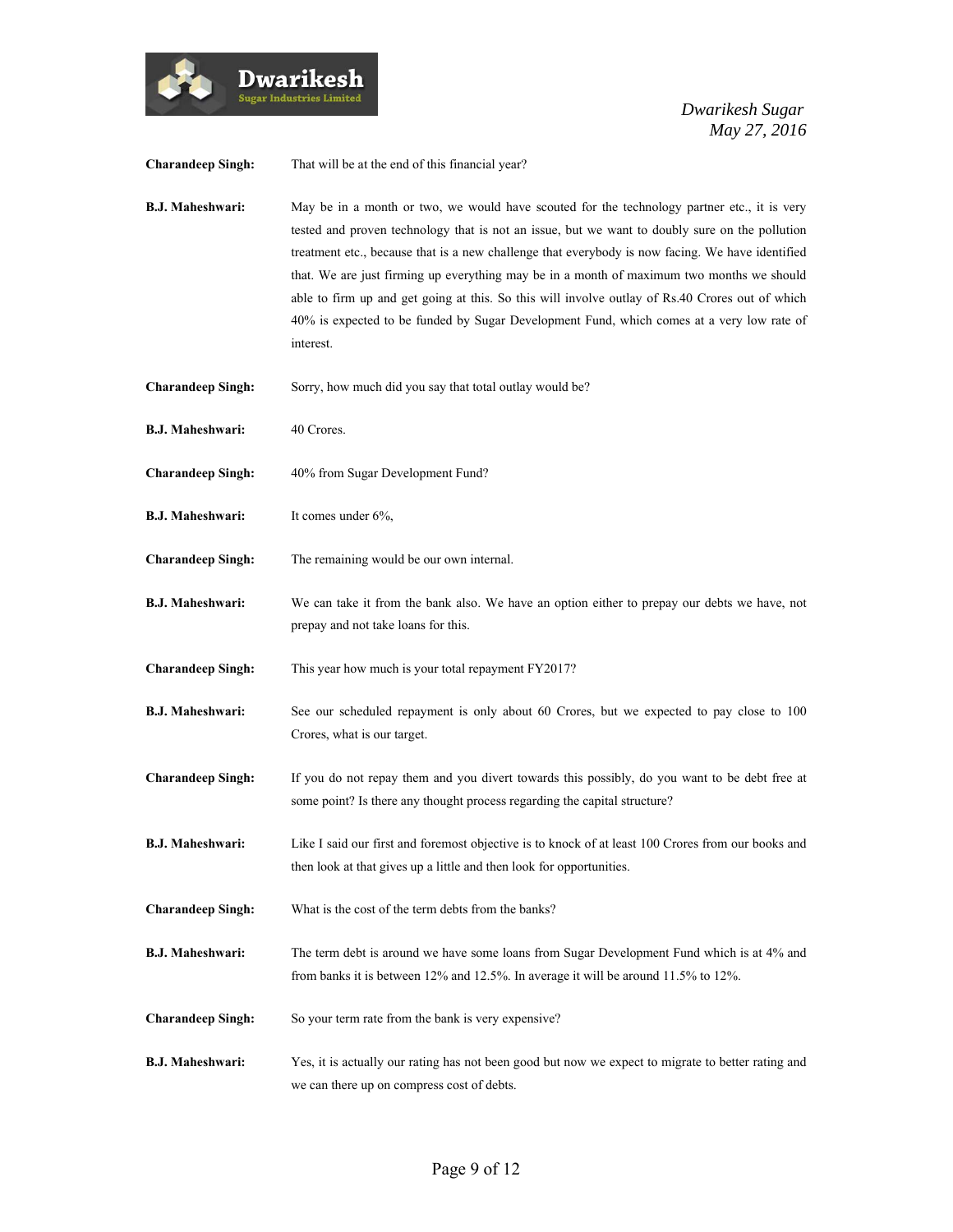

| <b>Charandeep Singh:</b> | It would be around 13% to 13.5%, your term debt?                                                                                                                                                                                                                                                                                                                                                                                                                                                                                                                                                                                                                                                                                                                                                                                                                                                                                                                                           |
|--------------------------|--------------------------------------------------------------------------------------------------------------------------------------------------------------------------------------------------------------------------------------------------------------------------------------------------------------------------------------------------------------------------------------------------------------------------------------------------------------------------------------------------------------------------------------------------------------------------------------------------------------------------------------------------------------------------------------------------------------------------------------------------------------------------------------------------------------------------------------------------------------------------------------------------------------------------------------------------------------------------------------------|
| <b>B.J. Maheshwari:</b>  | No, I said 11.5%; it averages between 11.5% and 12%.                                                                                                                                                                                                                                                                                                                                                                                                                                                                                                                                                                                                                                                                                                                                                                                                                                                                                                                                       |
| <b>Charandeep Singh:</b> | That is all from my side. Thank you.                                                                                                                                                                                                                                                                                                                                                                                                                                                                                                                                                                                                                                                                                                                                                                                                                                                                                                                                                       |
| Moderator:               | Ladies and gentlemen that was the last question. Now I would like to hand over the phone to<br>Afshan Sayyad for closing comments. Over to you Madam!                                                                                                                                                                                                                                                                                                                                                                                                                                                                                                                                                                                                                                                                                                                                                                                                                                      |
| <b>Afshan Sayyad:</b>    | Just couple of more questions from my side before we close. Just wanted to know these Rs.4.5<br>per quintal subsidiary, which has been withdrawn. So is it the retrospective effect will we be<br>getting benefit or not? How is this going to work out?                                                                                                                                                                                                                                                                                                                                                                                                                                                                                                                                                                                                                                                                                                                                   |
| <b>B.J. Maheshwari:</b>  | It is from retrospective effect. Those of us completed our exports this subsidy was promulgated<br>sometime in October or November. Government had announced Rs.4.5 per quintal cane crush for<br>2015-2016. We could not have specifically exported sugar because we are in the hinterland. We<br>officially got into arrangements with the mills who have actually exported this. As far as we are<br>concerned export of sugar has already happened. So it is just that the documentation is to be<br>completed and we have to claim our subsidy. So we will not be impacted and we will get our<br>subsidy of Rs.4.5 per quintal.                                                                                                                                                                                                                                                                                                                                                      |
| Afshan Sayyad:           | What was the quantum of the exports?                                                                                                                                                                                                                                                                                                                                                                                                                                                                                                                                                                                                                                                                                                                                                                                                                                                                                                                                                       |
| <b>B.J. Maheshwari:</b>  | Our compulsory obligation is our total obligation was 34910. So the 80% was the compulsory<br>obligation and it was around 28000 metric tons. So we had to pay charges for that. When we<br>have completed our obligation we had to pay export circulation fees to those who have done this?                                                                                                                                                                                                                                                                                                                                                                                                                                                                                                                                                                                                                                                                                               |
| <b>Afshan Sayyad:</b>    | What was the average costing for F20Y16?                                                                                                                                                                                                                                                                                                                                                                                                                                                                                                                                                                                                                                                                                                                                                                                                                                                                                                                                                   |
| <b>B.J. Maheshwari:</b>  | FY2016 is like this. I will talk about season 2015-2016 because that would make more sense.<br>Sugarcane cost for us on an average was around Rs.280 a quintal and to add to that there are<br>certain costs such as transportation differential that we are required to pay and a few other things,<br>so the average cost of cane procurement was Rs.290 per quintal, divide that by 11.73, recovery<br>that we have had. So our average cost of sugarcane per bag of sugar, our average cost of<br>sugarcane was Rs.2500 a quintal. There is a conversion cost about Rs.450 a quintal. So $2500 +$<br>450 that is 2950 something between 2925 and 2950. To add to that our interest cost, our interest<br>cost was nearly is Rs.225 a quintal. So that makes 2950 plus 225 is 3175. Depreciation is of<br>course I am not considering because it is a cash neutral cost. Then we have had benefits from sale<br>of byproduct, finished product, etc., which is in the region of Rs.500. |
| <b>Afshan Sayyad:</b>    | So that is the reason we actually breakeven in FY2016 in the sugar side?                                                                                                                                                                                                                                                                                                                                                                                                                                                                                                                                                                                                                                                                                                                                                                                                                                                                                                                   |
| <b>B.J. Maheshwari:</b>  | Yes off course. If you see the entire sugar year we have not had this kind of realization and<br>realization have gotten better only in the last quarter. But now the realizations are at reasonable                                                                                                                                                                                                                                                                                                                                                                                                                                                                                                                                                                                                                                                                                                                                                                                       |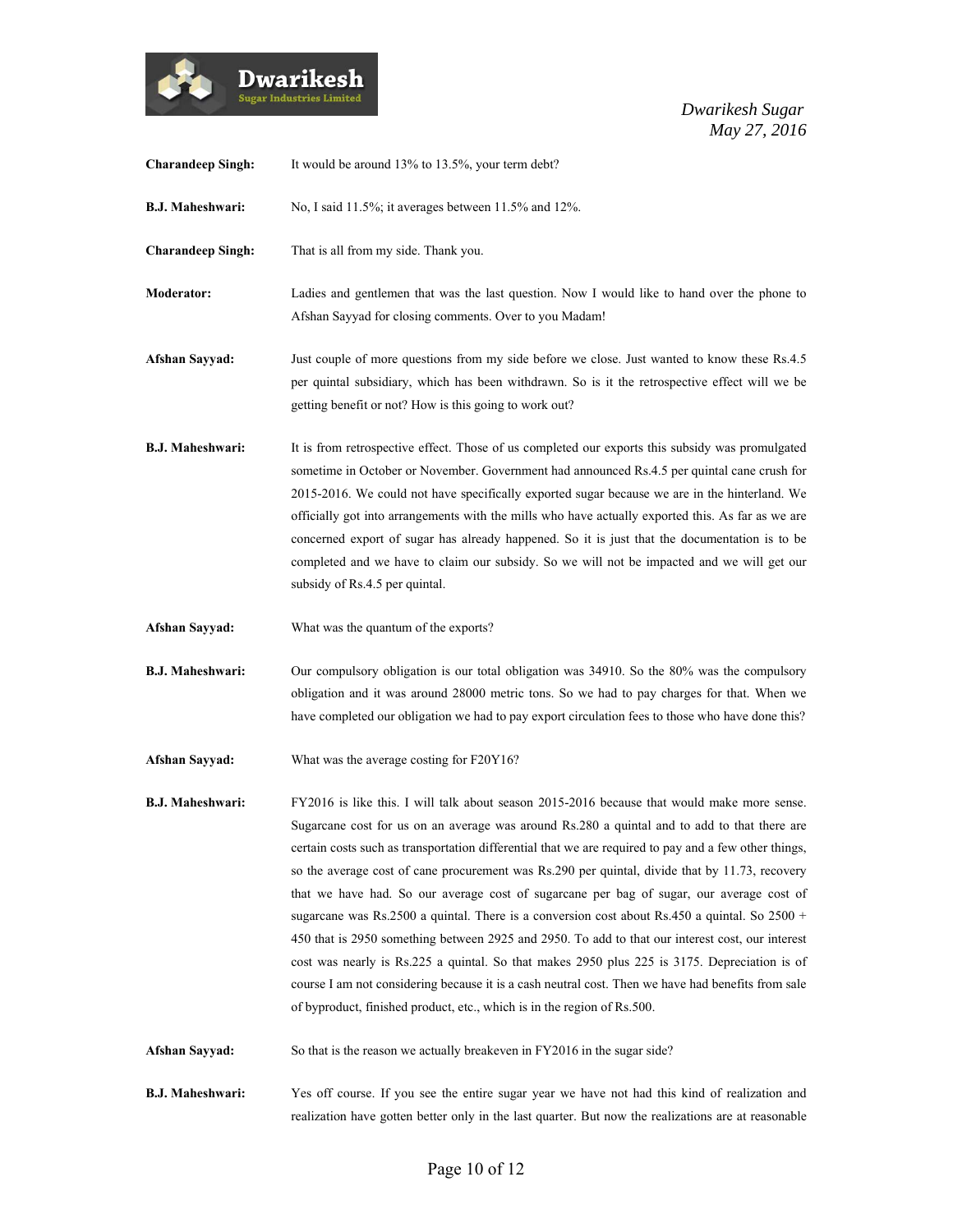

level. Our average realization for example in the month of April and May thus far as been in the region of 3450 plus it is, so which is where is the real advantage to accrue to us.

- **Afshan Sayyad:** I was actually going through the EBIT margins in segmental. In term of power segment, we have actually margins are come off if you see YOY basis?
- **B.J. Maheshwari:** Segments reporting varies from company to company. There are no set rules for the segment reporting. It all depends on the transfer pricing that you are assigned to. For example bagasse is consumed for generating power. Different companies adopt a different transfer price for the bagasse. It is not just bought and sold. So it is transferred from one division of your company to another division of your company. If price is at Rs.100 rupees a quintal you will arrive at one particular profit number or segment number and price your bagasse at higher price number can be different. Similarly is the case of molasses. So my submission would be that we should not when we are seeing a sugar company result we should not see the segments in isolation we should see the total performance of the company. Anymore questions?
- **Moderator:** We have next question from Charandeep Singh from Girik Capital. Please go ahead.
- **Charandeep Singh:** One more question. When you say you will be able to repay 100 Crores hopefully, you should be able to repay Rs.100 Crores next year, what sugar price you actually assume?
- **B.J. Maheshwari:** I am assuming the present sugar price 3300 and I am assuming a small increase in the cane cost in the coming year also.
- **Charandeep Singh:** How much is that small increase in cane cost you assume?
- **B.J. Maheshwari:** Rs.20 to 25 a quintal.
- **Charandeep Singh:** You are not including the benefit of the new capacity of ethanol?
- **B.J. Maheshwari:** No, that will take a while to operate.
- **Charandeep Singh:** That should anyway stick to sometime.
- **B.J. Maheshwari:** That advantage we will be able to reap the benefits of increasing capacity only in the year 2017-2018, 2016-17 we will not have advantage of it.
- **Charandeep Singh:** That answers my question. Thank you.
- **Moderator:** Thank you. Next question is from Sanjeev Agarwal from SMS holdings. Please go ahead.
- **Sanjeev Agarwal:** Just want to know ethanol inventory you have as on March 31?